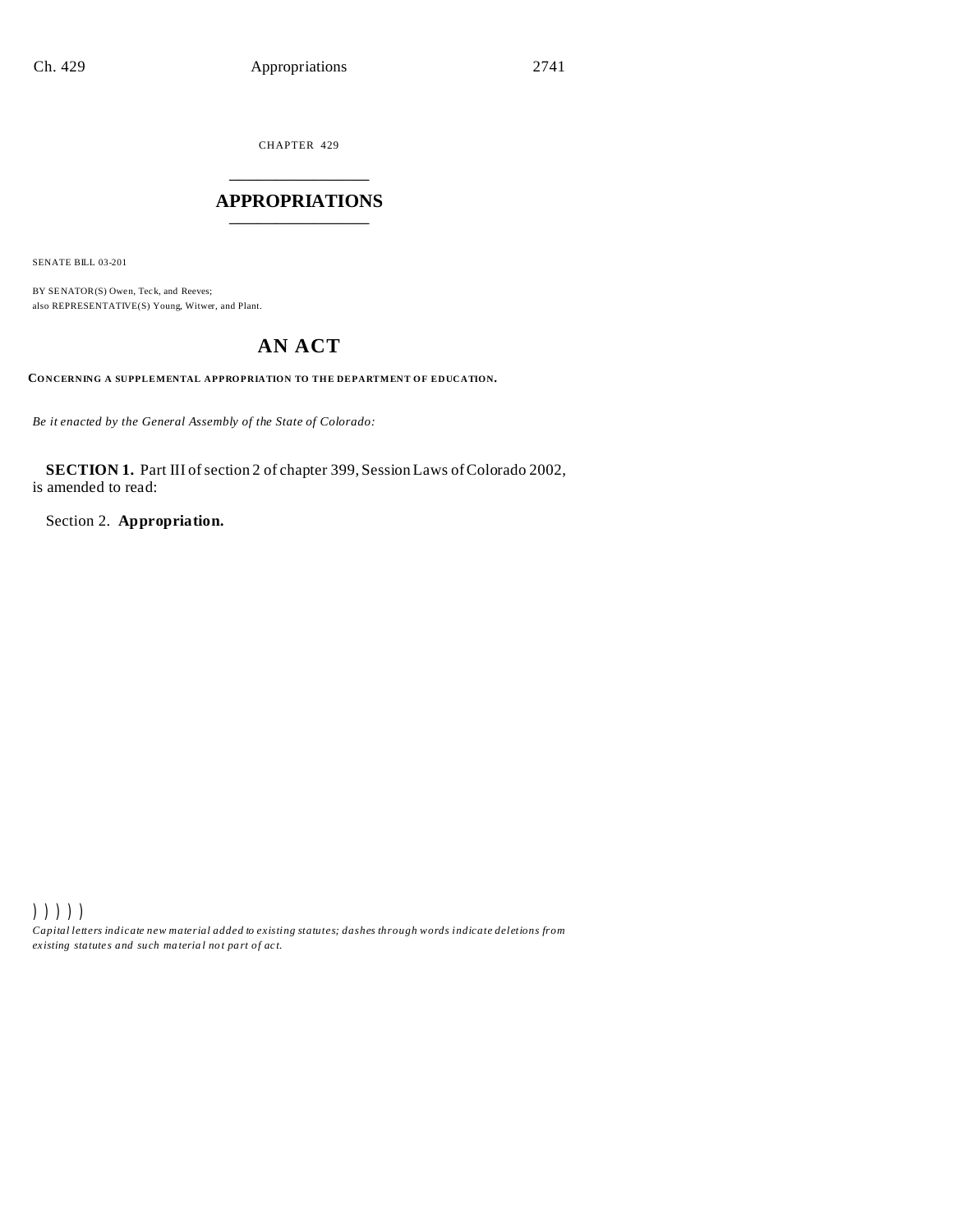| Ch. 429                           | Appropriations            |              |                               |                                                |                       |                                       |                         |
|-----------------------------------|---------------------------|--------------|-------------------------------|------------------------------------------------|-----------------------|---------------------------------------|-------------------------|
|                                   |                           |              | <b>APPROPRIATION FROM</b>     |                                                |                       |                                       |                         |
|                                   | ITEM &<br><b>SUBTOTAL</b> | <b>TOTAL</b> | <b>GENERAL</b><br><b>FUND</b> | <b>GENERAL</b><br><b>FUND</b><br><b>EXEMPT</b> | CASH<br><b>FUNDS</b>  | CASH<br><b>FUNDS</b><br><b>EXEMPT</b> | FEDERAL<br><b>FUNDS</b> |
|                                   | \$                        | \$           | \$                            | \$                                             | \$                    | \$<br>\$                              |                         |
|                                   |                           |              |                               | <b>PARTIII</b>                                 |                       |                                       |                         |
|                                   |                           |              |                               | <b>DEPARTMENT OF EDUCATION</b>                 |                       |                                       |                         |
| (1) MANAGEMENT AND ADMINISTRATION |                           |              |                               |                                                |                       |                                       |                         |
| General Department                |                           |              |                               |                                                |                       |                                       |                         |
| and Program                       |                           |              |                               |                                                |                       |                                       |                         |
| Administration                    | 8,262,220                 |              | 6,615,903                     |                                                | 167,986               | $1,162,332($ T) <sup>.</sup>          | 315,999                 |
|                                   | 7,554,933                 |              | 5,710,532                     |                                                | 198,059 <sup>ª</sup>  | $1,178,383(T)$ <sup>b</sup>           | 467,959                 |
|                                   |                           |              | $(82.0$ FTE)                  |                                                | $(1.0$ FTE)           | $(14.5$ FTE)                          |                         |
| Office of Professional            |                           |              |                               |                                                |                       |                                       |                         |
| Services                          | 1,924,169                 |              |                               |                                                | 1,924,169             |                                       |                         |
|                                   | 1,944,180                 |              |                               |                                                | 1,944,180°            |                                       |                         |
|                                   |                           |              |                               |                                                | $(16.0$ FTE)          |                                       |                         |
|                                   |                           |              |                               |                                                | $(16.4$ FTE)          |                                       |                         |
| Salary Survey and                 |                           |              |                               |                                                |                       |                                       |                         |
| Senior Executive                  |                           |              |                               |                                                |                       |                                       |                         |
| Service                           | 1,286,892                 |              | 749,664                       |                                                | $41,777$ <sup>d</sup> | $65,693(T)$ <sup>e</sup>              | 429,758                 |
|                                   | 1,260,358                 |              | 723,130                       |                                                |                       |                                       |                         |
| Performance-based Pay             |                           |              |                               |                                                |                       |                                       |                         |
| Awards                            | 265,773                   |              | 123,087                       |                                                | 12,180 <sup>f</sup>   | $14, 163(T)^{s}$                      | 116,343                 |
|                                   | 260,068                   |              | 117,382                       |                                                |                       |                                       |                         |
| Shift Differential                | 75,693                    |              | 75,693                        |                                                |                       |                                       |                         |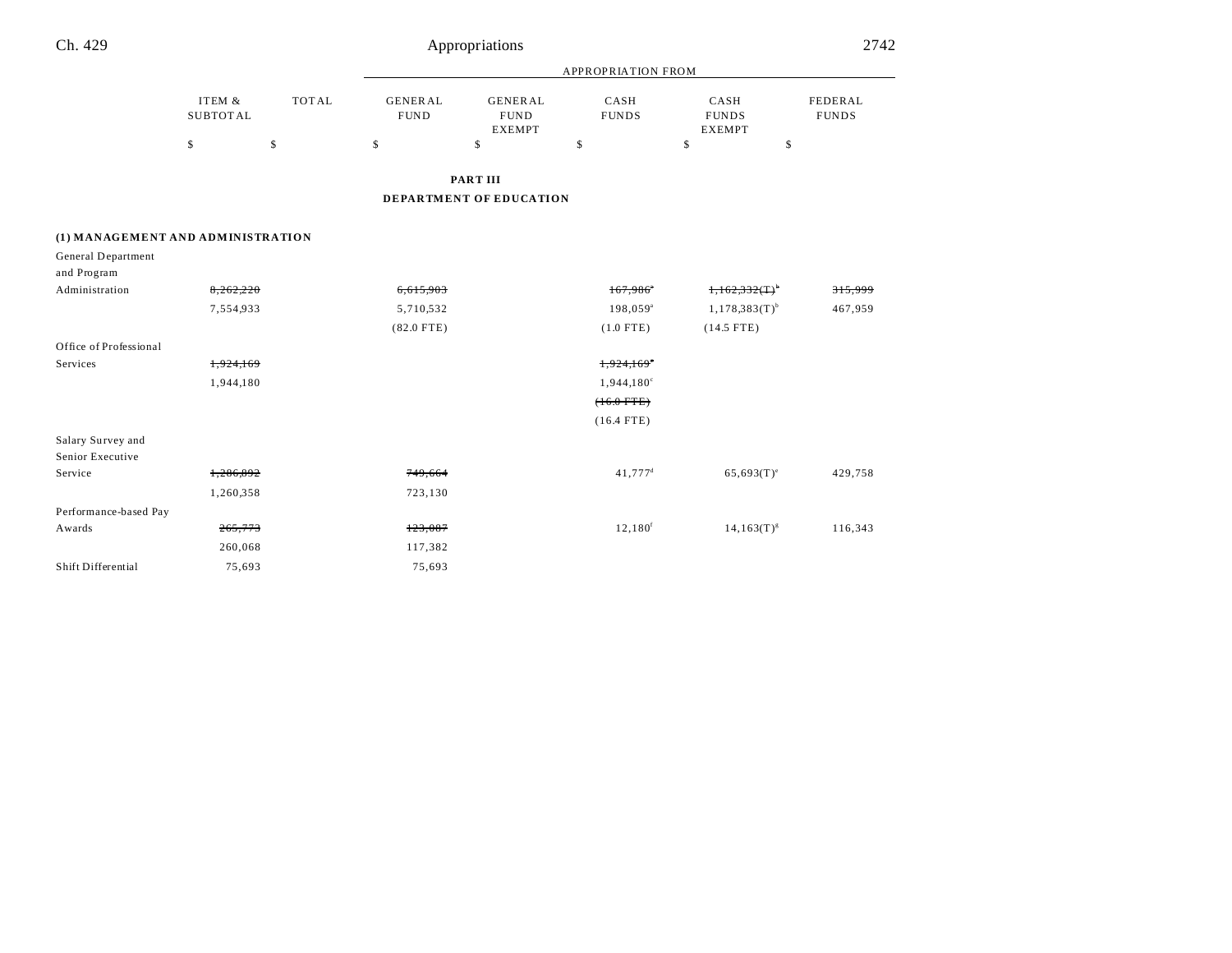| Sick and Annual            |            |             |                  |                           |           |
|----------------------------|------------|-------------|------------------|---------------------------|-----------|
| Pay outs                   | 113,023    |             |                  | $113,023(T)$ <sup>h</sup> |           |
| <b>Emeritus Retirement</b> | 90,000     | 90,000      |                  |                           |           |
|                            | 75,600     | 75,600      |                  |                           |           |
| Administrative Law         |            |             |                  |                           |           |
| Judge Services             | 71,995     |             | 15,119           | 56,876(T)                 |           |
|                            | 70,187     |             | $15,072^{\circ}$ | $55,115(T)^{i}$           |           |
| Capitol Complex            |            |             |                  |                           |           |
| Leased Space               | 386,093    | 140,222     | $25,112^{\circ}$ |                           | 220,759   |
| Information                |            |             |                  |                           |           |
| Technology Asset           |            |             |                  |                           |           |
| Maintenance                | H4,848     | 114,848     |                  |                           |           |
|                            | 103,363    | 103,363     |                  |                           |           |
| Disaster Recovery          | 21,914     | 21,914      |                  |                           |           |
|                            | 19,722     | 19,722      |                  |                           |           |
| Colorado Student           |            |             |                  |                           |           |
| Assessment Program         | 15,780,313 | 15,368,360  |                  | 411,953 <sup>'</sup>      |           |
|                            |            | 11,572,403  |                  |                           | 4,207,910 |
| Federal Grant for State    |            |             |                  |                           |           |
| Assessments and            |            |             |                  |                           |           |
| <b>Related Activities</b>  | 6,138,367  |             |                  |                           | 6,138,367 |
|                            | 1,750,457  |             |                  |                           | 1,750,457 |
| School Report Card         |            |             |                  |                           |           |
| and State Data             |            |             |                  |                           |           |
| Reporting System           | 2,034,062  | 2,034,062   |                  |                           |           |
|                            |            | $(3.0$ FTE) |                  |                           |           |
|                            |            |             |                  |                           |           |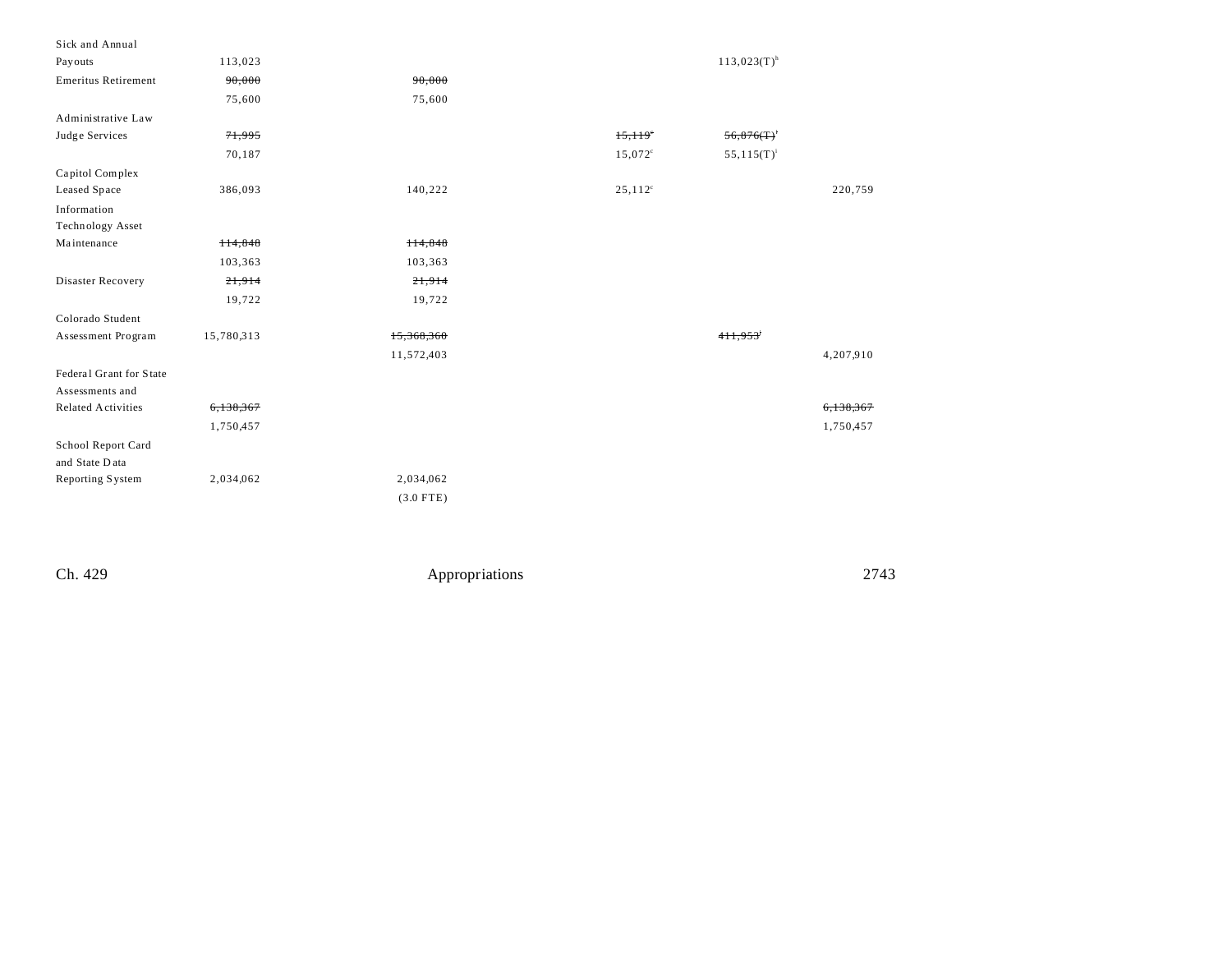| Ch. 429                                                   | Appropriations            |              |                               |                                                |                      |                                       | 2744                    |
|-----------------------------------------------------------|---------------------------|--------------|-------------------------------|------------------------------------------------|----------------------|---------------------------------------|-------------------------|
|                                                           |                           |              | <b>APPROPRIATION FROM</b>     |                                                |                      |                                       |                         |
|                                                           | ITEM &<br><b>SUBTOTAL</b> | <b>TOTAL</b> | <b>GENERAL</b><br><b>FUND</b> | <b>GENERAL</b><br><b>FUND</b><br><b>EXEMPT</b> | CASH<br><b>FUNDS</b> | CASH<br><b>FUNDS</b><br><b>EXEMPT</b> | FEDERAL<br><b>FUNDS</b> |
|                                                           | \$                        | \$           | \$                            | \$                                             | \$                   | \$                                    | \$                      |
| Longitudinal Analyses<br>of Student Assessment<br>Results | 180,000                   |              |                               |                                                |                      | 180,000                               | 180,000                 |
|                                                           |                           |              |                               |                                                |                      | $(2.0$ FTE)                           |                         |
|                                                           |                           | 36,745,362   |                               |                                                |                      |                                       |                         |
|                                                           |                           | 31,608,052   |                               |                                                |                      |                                       |                         |

<sup>a</sup> Of this amount, \$80,075(T) shall be from the Department of Natural Resources, Division of Wildlife, \$35,887 \$47,061 shall be from the Educator Licensure Cash Fund created in Section 22-60.5-112, C.R.S., \$35,480 shall be from the Public School Income Fund pursuant to Section 22-2-112 (1) (i), C.R.S., and  $f=6.544$  \$35,443 shall be from general education development program fees.

 $\degree$  Of this amount,  $\$892,648$  \$908,699 shall be from indirect cost recoveries, \$172,855 shall be from Public School Transportation, \$88,153 shall be from the State Share of Districts' Total Program Funding, and \$8 ,676 shall be from various appropriations to the Department of Education.

These amounts shall be from the Educator Licensure Cash Fund created in Section 22-60.5-112, C.R.S.

<sup>d</sup> Of this amount, \$38,588 shall be from the Educator Licensure Cash Fund created in Section 22-60.5-112, C.R.S., and \$3,189(T) shall be from the Department of Na tural Resources, Division of Wildlife.

of this amount, \$31,717 shall be from indirect cost recoveries, \$6,119 shall be from Public School Transportation, \$3,432 shall be from the State Share of Districts' Total Program Funding, and \$2 4,42 5 shall be from various appropriations to the Department of Education.

<sup>f</sup> Of this amount, \$11,092 shall be from the Educator Licensure Cash Fund created in Section 22-60.5-112, C.R.S., and \$1,088(T) shall be from the Department of Na tural Resources, Division of Wildlife.

<sup>g</sup> Of this amount, \$8,966 shall be from indirect cost recoveries, \$1,791 shall be from Public School Transportation, \$1,171 shall be from the State Share of Districts' Total Program Funding, and \$2 ,235 shall be from various appropriations to the Department of Education.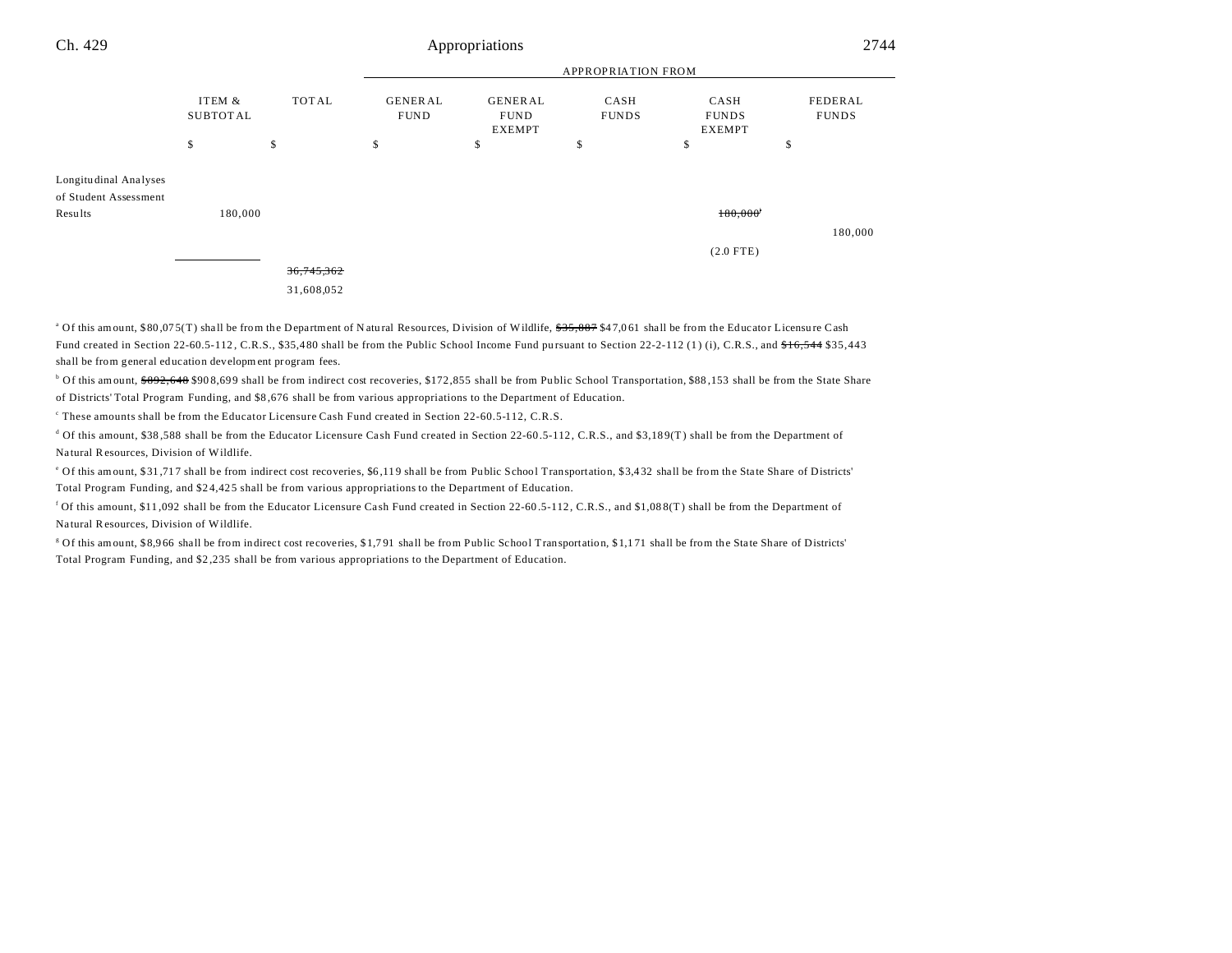<sup>h</sup> This amount shall be from indirect cost recoveries.

<sup>i</sup> This amount shall be from Special Education - Children with Disabilities.

<sup>j</sup> These amou nts shall be from the State Education Fund created in Section 17 (4) of Article IX of the State Constitution.

#### **(2) ASSISTANCE TO PUBLIC SCHOOLS**

### **(A) Public School Finance**

State Share of Districts'

| Total Program |  |
|---------------|--|
|---------------|--|

| Funding <sup>18, 19</sup> | 2,448,085,100 | 2,224,798,325 | $10,251,689$ <sup>*</sup> | 213,035,086                |
|---------------------------|---------------|---------------|---------------------------|----------------------------|
|                           | 2,478,397,625 | 2,223,419,948 | $10,620,642$ <sup>a</sup> | 244, 357, 035 <sup>b</sup> |
| Additional State Aid      |               |               |                           |                            |
| Related to Locally        |               |               |                           |                            |
| Negotiated Business       |               |               |                           |                            |
| Incentive Agreements      | 1,833,315     | 1,833,315     |                           |                            |
|                           | 2,449,918,415 |               |                           |                            |
|                           | 2,480,230,940 |               |                           |                            |

<sup>a</sup> This amount shall be from rental income earned on public school lands.

<sup>b</sup> Of this amount, \$170,364,847 \$202,940,142 shall be from the State Education Fund created in Section 17 (4) of Article IX of the State Constitution and \$42,670,239 \$41,416,893 shall be from the State Public School Fund created in Section 22-54-114, C.R.S. Of the amount from the State Public School Fund, \$24,700,000 \$22,400,000 is estimated to be from federal mineral leasing revenues transferred to the State Public School Fund pursuant to Section 22-54-114 (1), \$14,970,239  $$17,061,698$  is estimated to be from interest earned on moneys in the Public School Fund and transferred to the State Public School Fund pursuant to Section 22-41-106, C.R.S., and \$3,000,000 is estimated to be from audit recoveries deposited in the State Public School Fund pursuant to Section 22-54-114 (4), C.R.S. \$1,955,195 IS ESTIMATED TO BE FROM RESERVES IN THE STATE PUBLIC SCHOOL FUND.

**(B) Categorical Programs<sup>20</sup> (I) District Prog rams Required by Statute**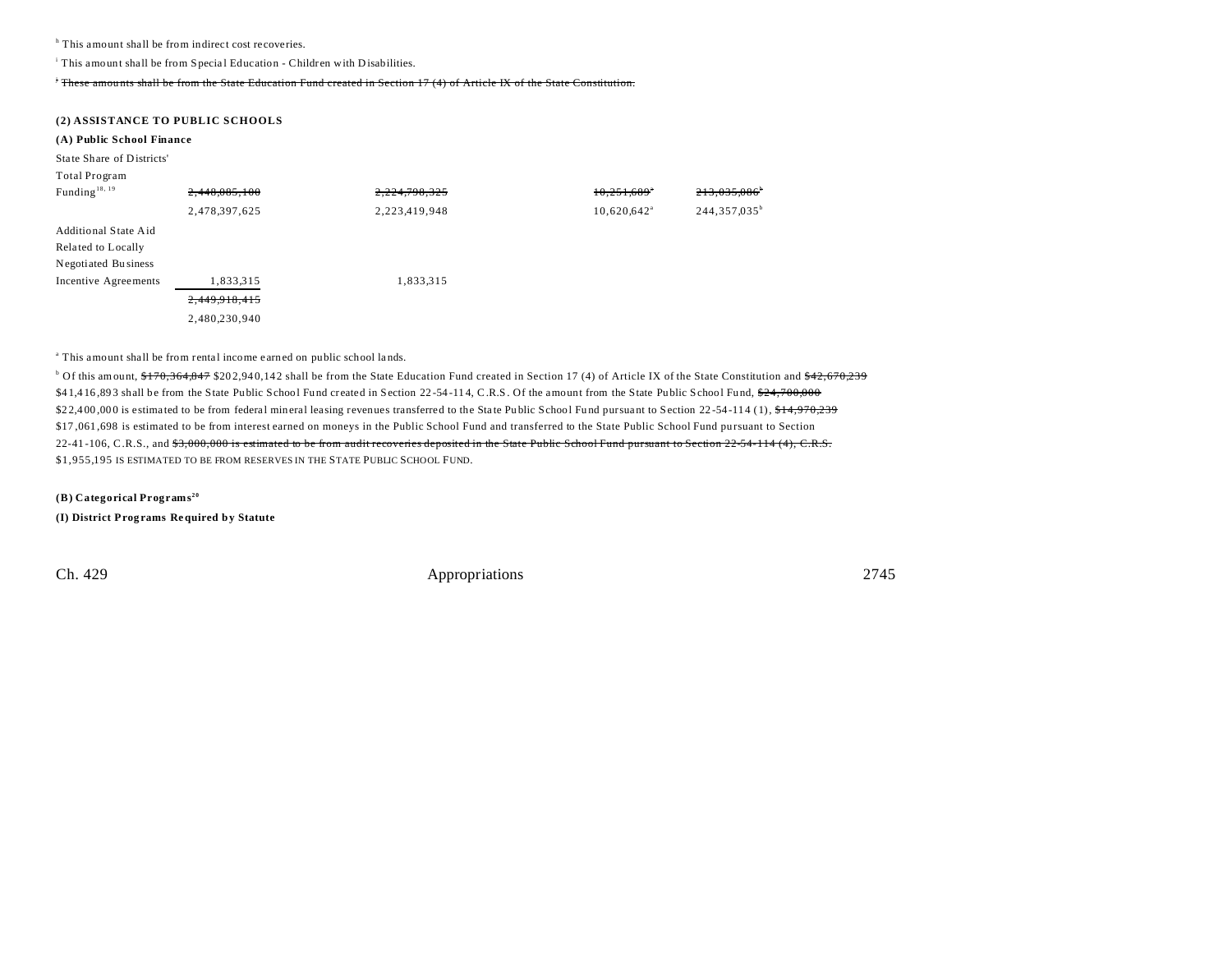# Appropriations 2746

|                                      |                           |              |                               |                                                |                      | <b>APPROPRIATION FROM</b>             |                                |  |  |  |
|--------------------------------------|---------------------------|--------------|-------------------------------|------------------------------------------------|----------------------|---------------------------------------|--------------------------------|--|--|--|
|                                      | ITEM &<br><b>SUBTOTAL</b> | <b>TOTAL</b> | <b>GENERAL</b><br><b>FUND</b> | <b>GENERAL</b><br><b>FUND</b><br><b>EXEMPT</b> | CASH<br><b>FUNDS</b> | CASH<br><b>FUNDS</b><br><b>EXEMPT</b> | <b>FEDERAL</b><br><b>FUNDS</b> |  |  |  |
|                                      | \$                        | \$           | \$                            | \$                                             | \$                   | \$                                    | \$                             |  |  |  |
| Special Education -<br>Children with |                           |              |                               |                                                |                      |                                       |                                |  |  |  |
| Disabilities                         | 180, 314, 074             |              | 71,572,347                    |                                                |                      | 9,564,187*                            | 99,177,540                     |  |  |  |
|                                      | 180,346,080               |              |                               |                                                |                      | 9,596,193 <sup>a</sup>                |                                |  |  |  |
|                                      |                           |              |                               |                                                |                      | $(0.6$ FTE)                           | $(41.6$ FTE)                   |  |  |  |
| English Language                     |                           |              |                               |                                                |                      |                                       |                                |  |  |  |
| Proficiency Program                  | 9,994,129                 |              | 3,101,598                     |                                                |                      | 785,369 <sup>b</sup>                  | 6,107,162                      |  |  |  |
|                                      |                           |              |                               |                                                |                      | $(1.0$ FTE)                           | $(1.6$ FTE)                    |  |  |  |
| (II) Other Categorical Programs      |                           |              |                               |                                                |                      |                                       |                                |  |  |  |
| Federal Special                      |                           |              |                               |                                                |                      |                                       |                                |  |  |  |
| <b>Education Grant for</b>           |                           |              |                               |                                                |                      |                                       |                                |  |  |  |
| Infants, Toddlers, and               |                           |              |                               |                                                |                      |                                       |                                |  |  |  |
| Their Families <sup>21</sup>         | 6,132,874                 |              |                               |                                                |                      |                                       | 6,132,874                      |  |  |  |
|                                      |                           |              |                               |                                                |                      |                                       | $(5.7$ FTE)                    |  |  |  |
| Public School                        |                           |              |                               |                                                |                      |                                       |                                |  |  |  |
| Transportation                       | 40,359,124                |              | 36,922,227                    |                                                |                      | 3,436,897°                            |                                |  |  |  |
| Transfer to the                      |                           |              |                               |                                                |                      |                                       |                                |  |  |  |
| Department of Higher                 |                           |              |                               |                                                |                      |                                       |                                |  |  |  |
| <b>Education</b> for                 |                           |              |                               |                                                |                      |                                       |                                |  |  |  |
| Distribution of State                |                           |              |                               |                                                |                      |                                       |                                |  |  |  |
| Assistance for                       |                           |              |                               |                                                |                      |                                       |                                |  |  |  |
| Vocational Education                 | 19,374,279                |              | 17,792,850                    |                                                |                      | $1,581,429$ <sup>d</sup>              |                                |  |  |  |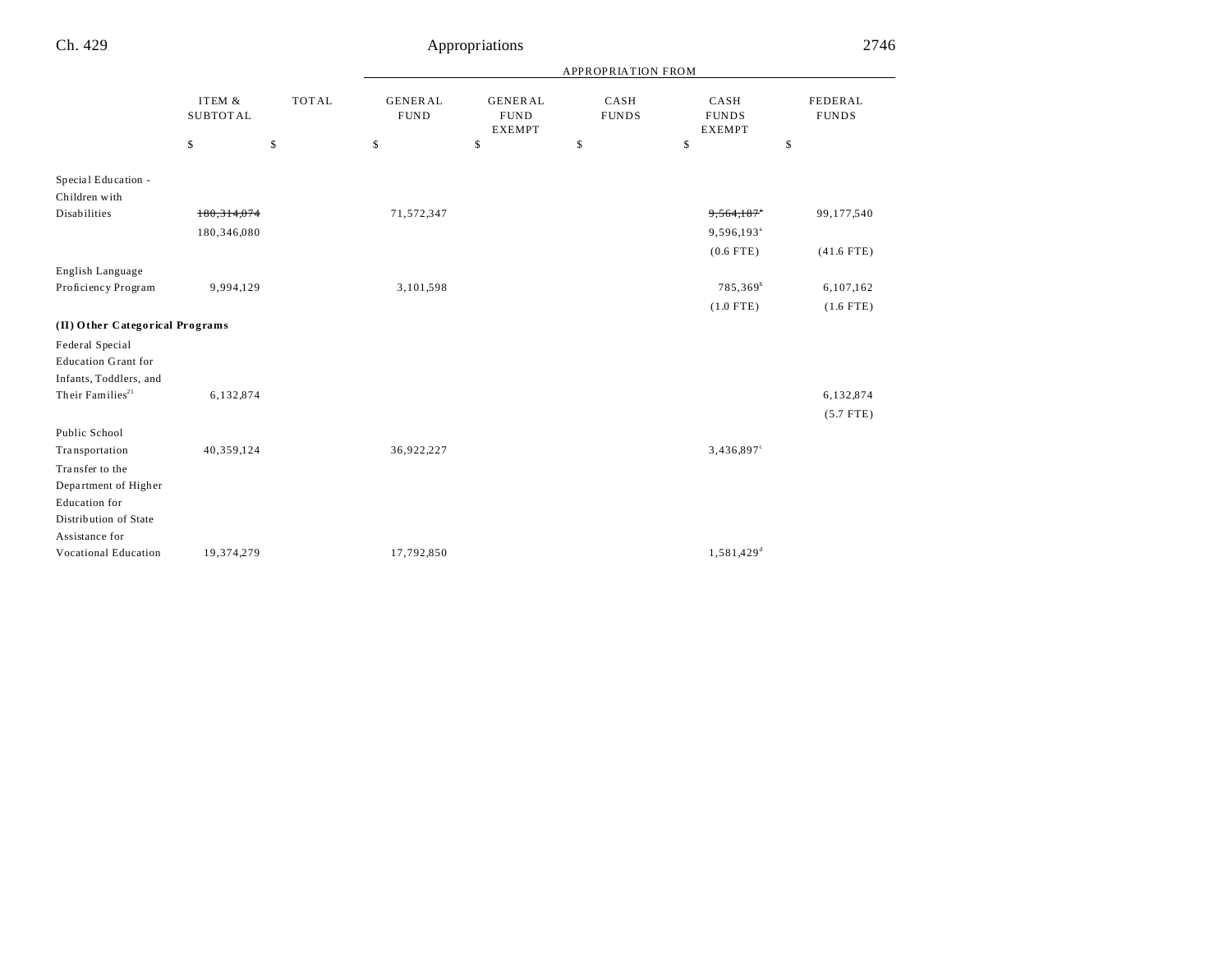| Special Education -    |             |           |                        |
|------------------------|-------------|-----------|------------------------|
| Gifted and Talented    |             |           |                        |
| Children               | 6,075,218   | 5,500,000 | 575,218 <sup>d</sup>   |
| Expelled and At-risk   |             |           |                        |
| Student Services Grant |             |           |                        |
| Program                | 6,089,682   | 5,788,807 | $300,875$ <sup>d</sup> |
| Small Attendance       |             |           |                        |
| Center Aid             | 880,600     | 787,645   | $92,955$ <sup>t</sup>  |
|                        | 848,594     |           | $60,949$ <sup>d</sup>  |
| Comprehensive Health   |             |           |                        |
| Education              | 600,000     | 300,000   | $300,000^{\circ}$      |
|                        | 269,819,980 |           |                        |

<sup>a</sup> Of this amount, \$9,499,187 \$9,531,193 shall be from the State Education Fund created in Section 17 (4) of Article IX of the State Constitution and \$65,000(T) shall be from federal funds appropriated in the Department of Human Services.

<sup>b</sup> Of this amount, \$401,000(T) shall be from federal funds appropriated in the Department of Human Services and \$384,369 shall be from the State Education Fund created in Section 17 (4) of Article IX of the State Constitution.

<sup>c</sup> Of this amount, \$3,281,647 shall be from the State Education Fund created in Section 17 (4) of Article IX of the State Constitution and \$155,250(L) shall be from local funds. The latter amou nt represents an estimate of categorical program support funds to be replaced with local property tax revenue pursuant to Section 22-54-107, C.R.S.

<sup>d</sup> These amounts shall be from the State Education Fund created in Section 17 (4) of Article IX of the State Constitution.

e This amount shall be from reserves in the Colorado Comprehensive Health Education Fund created in Section 22-25-109, C.R.S.

#### **(C) Grant Programs and Other Distributions**

| Read-to-Achieve Cash  |            |                         |
|-----------------------|------------|-------------------------|
| Fund                  | 18.806.982 | 18,806,982 <sup>a</sup> |
| Read-to-Achieve Grant |            |                         |
| Program               | 19,000,000 | $19,000,000^{\circ}$    |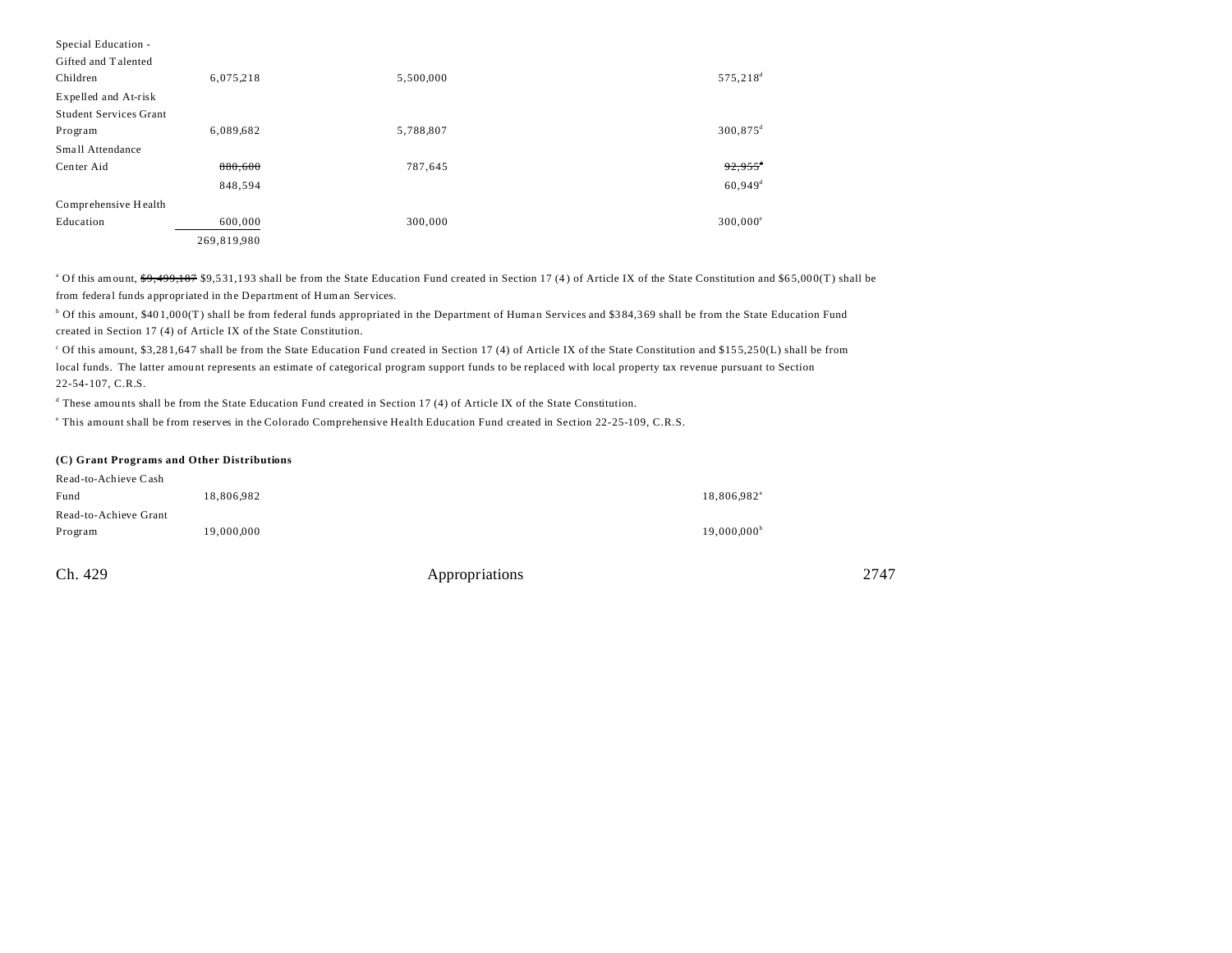|                            | ITEM &<br><b>SUBTOTAL</b> | <b>TOTAL</b> | <b>GENERAL</b><br><b>FUND</b> | <b>GENERAL</b><br><b>FUND</b><br><b>EXEMPT</b> | CASH<br><b>FUNDS</b> | CASH<br><b>FUNDS</b><br><b>EXEMPT</b>                                                                                                                                | FEDERAL<br><b>FUNDS</b> |
|----------------------------|---------------------------|--------------|-------------------------------|------------------------------------------------|----------------------|----------------------------------------------------------------------------------------------------------------------------------------------------------------------|-------------------------|
|                            | \$                        | \$           | \$                            | \$                                             | \$                   | \$                                                                                                                                                                   | \$                      |
| Summer School Grant        |                           |              |                               |                                                |                      |                                                                                                                                                                      |                         |
| Program Fund               | 945,800                   |              |                               |                                                |                      | 945,800°                                                                                                                                                             |                         |
| Summer School Grant        |                           |              |                               |                                                |                      |                                                                                                                                                                      |                         |
| Program                    | 945,800                   |              |                               |                                                |                      | 945,800 <sup>d</sup>                                                                                                                                                 |                         |
| Federal Title I Reading    |                           |              |                               |                                                |                      |                                                                                                                                                                      |                         |
| First Grant                | 9,001,635                 |              |                               |                                                |                      |                                                                                                                                                                      | 9,001,635               |
| School Improvement         |                           |              |                               |                                                |                      |                                                                                                                                                                      |                         |
| Grants                     | 2,825,000                 |              |                               |                                                |                      | $2,825,000^{\circ}$                                                                                                                                                  |                         |
| Teacher Pay Incentive      |                           |              |                               |                                                |                      |                                                                                                                                                                      |                         |
| Program                    | 13,260,000                |              |                               |                                                |                      | $13,260,000^{\circ}$                                                                                                                                                 |                         |
| School Awards              |                           |              |                               |                                                |                      |                                                                                                                                                                      |                         |
| Program Fund               | 1,500,000                 |              | 1.500.000                     |                                                |                      |                                                                                                                                                                      |                         |
| Colorado School            |                           |              |                               |                                                |                      |                                                                                                                                                                      |                         |
| Awards Program             | 1,500,000                 |              |                               |                                                |                      | $1.500.000$ <sup>c</sup>                                                                                                                                             |                         |
| <b>Teacher Development</b> |                           |              |                               |                                                |                      |                                                                                                                                                                      |                         |
| Fund                       | 1,771,625                 |              | 1,771,625                     |                                                |                      |                                                                                                                                                                      |                         |
|                            |                           |              |                               |                                                |                      | (Governor lined through this provision. See L. 2002, p. 3037. The affected subtotals, totals, and grand totals have been adjusted to reflect the Governor's action.) |                         |
| <b>Teacher Development</b> |                           |              |                               |                                                |                      |                                                                                                                                                                      |                         |
| Grant Program              | 2.000.000                 |              |                               |                                                |                      | 2,000,000                                                                                                                                                            |                         |
|                            |                           |              |                               |                                                |                      | (Governor lined through this provision. See L. 2002, p. 3038. The affected subtotals, totals, and grand totals have been adjusted to reflect the Governor's action.) |                         |
| Purchase of New            |                           |              |                               |                                                |                      |                                                                                                                                                                      |                         |
| Textbooks                  | 15,018,326                |              |                               |                                                |                      | 15,018,326 <sup>c</sup>                                                                                                                                              |                         |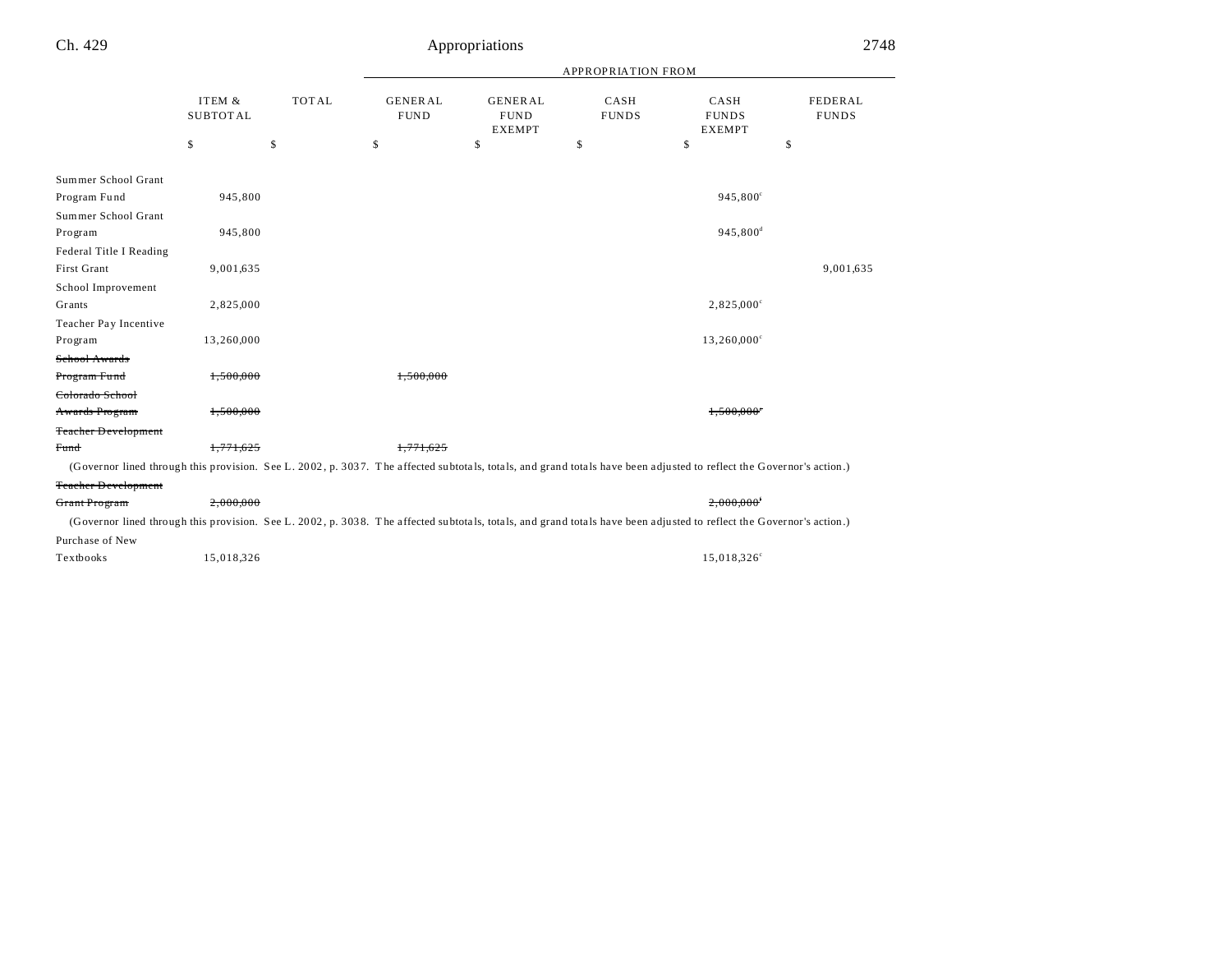| S.B. 97-101 Public            |             |           |                                   |
|-------------------------------|-------------|-----------|-----------------------------------|
| School Health Services        | 8,525,325   |           | $8,525,325(T)^{g}$<br>$(1.3$ FTE) |
| State Public School           |             |           |                                   |
| Fund, Contingency             |             |           |                                   |
| $\mbox{Reserve}^{22,\,23}$    | 5,900,000   | 1,041,774 | 4,858,226 <sup>h</sup>            |
| State Public School           |             |           |                                   |
| Fund, School Capital          |             |           |                                   |
| Construction                  |             |           |                                   |
| <b>Expenditure Reserve</b>    | 15,627,886  |           | 15,627,886                        |
|                               |             |           | $(1.0$ FTE)                       |
| Charter School Capital        |             |           |                                   |
| Construction                  | 7,813,943   |           | 7,813,943 <sup>c</sup>            |
| <b>State Match for School</b> |             |           |                                   |
| Lunch Program                 | 2,472,644   |           | $2,472,644^{\circ}$               |
| Boards of Cooperative         |             |           |                                   |
| Services                      | 220,000     | 170,000   | 50,000                            |
|                               | 210,000     |           | $40,000^{i}$                      |
| National Academic             |             |           |                                   |
| Contest Fund                  | 50,000      |           | 50,000                            |
| Funding for National          |             |           |                                   |
| Academic Award                |             |           |                                   |
| Winners                       | 50,000      |           | 50,000                            |
| Science and                   |             |           |                                   |
| Technology Center             |             |           |                                   |
| Grant Program                 | 372,000     |           | 372,000 <sup>1</sup>              |
|                               | 123,835,341 |           |                                   |
|                               | 120,725,341 |           |                                   |
|                               |             |           |                                   |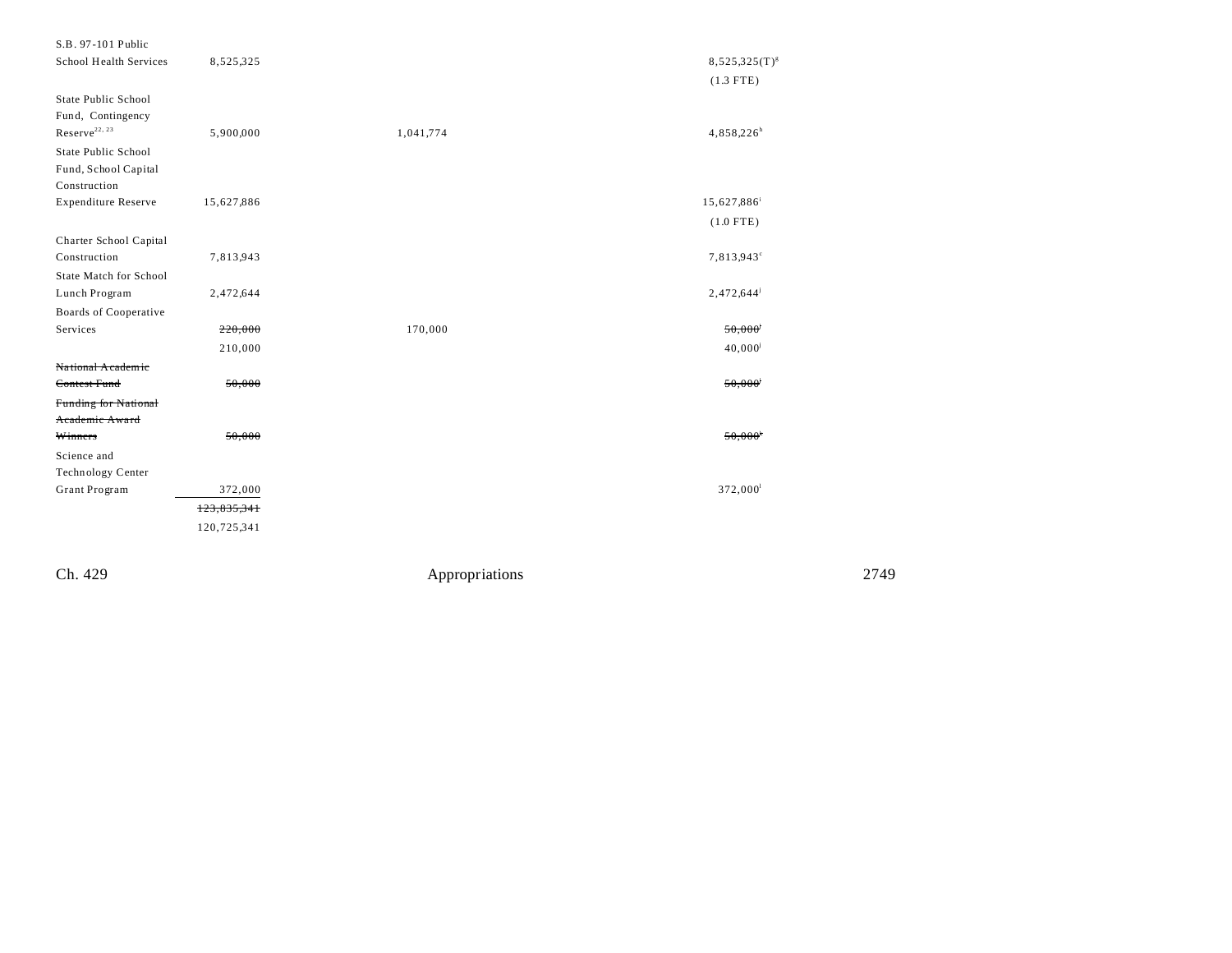|          |       |             |                | <b>APPROPRIATION FROM</b> |               |              |
|----------|-------|-------------|----------------|---------------------------|---------------|--------------|
| ITEM &   | TOTAL | GENERAL     | <b>GENERAL</b> | CASH                      | CASH          | FEDERAL      |
| SUBTOTAL |       | <b>FUND</b> | <b>FUND</b>    | <b>FUNDS</b>              | <b>FUNDS</b>  | <b>FUNDS</b> |
|          |       |             | <b>EXEMPT</b>  |                           | <b>EXEMPT</b> |              |
|          |       |             |                |                           |               |              |

<sup>a</sup> This amount shall be from the Tobacco Litigation Settlement Cash Fund created in Section 24-22-115, C.R.S., pursuant to Section 24-75-1104 (1) (e), C.R.S.

<sup>b</sup> This amount shall be from the Read-to-Achieve Cash Fund created in Section 22-7-506, C.R.S.

These amounts shall be from the State Education Fund created in Section 17 (4) of Article IX of the State Constitution.

d This amount shall be from the Summer School Grant Program Fund created in Section 22-7-804, C.R.S.

e This amount shall be from the School Awards Program Fund created in Section 22-11-304, C.R.S.

f This amount shall be from the Teacher Development Fund created in Section 22-7-708, C.R.S.

This amount shall be from federal Medicaid funds appropriated to the Department of Health Care Policy and Financing. Of this amount, \$91,493 shall be for administrative costs.

<sup>h</sup> Of this amount, \$4,100,000 is from lottery proceeds projected to be transferred to the State Public School Fund, Contingency Reserve, pursuant to Section 22-54-117 (1.6), C.R.S., and \$7 58,2 26 shall be from school district reimbursements that are credited to the State Public School Fund, Contingency Reserve, pursuant to Section 22-54-117 (5) (b), C.R.S.

i Of this amount, \$7,813,943 shall be from the shall be from the State Education Fund created in Section 17 (4) of Article IX of the State Constitution, and \$7,813,943 shall be from the State Public School Fund, School Capital Construction Expenditure Reserve established in Section 22-54-117 (1.5), C.R.S.

j These amounts shall be from the State Public School Fund created in Section 22-54-114, C.R.S.

\* This amount shall be from the National Academic Contest Fund created in Section 22-2-121 (3), C.R.S.

l This amount shall be from the Science and Technology Fund created in Section 22-81-206, C.R.S.

#### **(D) Appropriated Sponsored**

#### **Programs**

| Sponsored Programs | 248.089.282 | 575,000 <sup>a</sup> | $3.325.329^b$ | 244,188,953  |
|--------------------|-------------|----------------------|---------------|--------------|
|                    |             |                      | $(6.9$ FTE)   | $(91.7$ FTE) |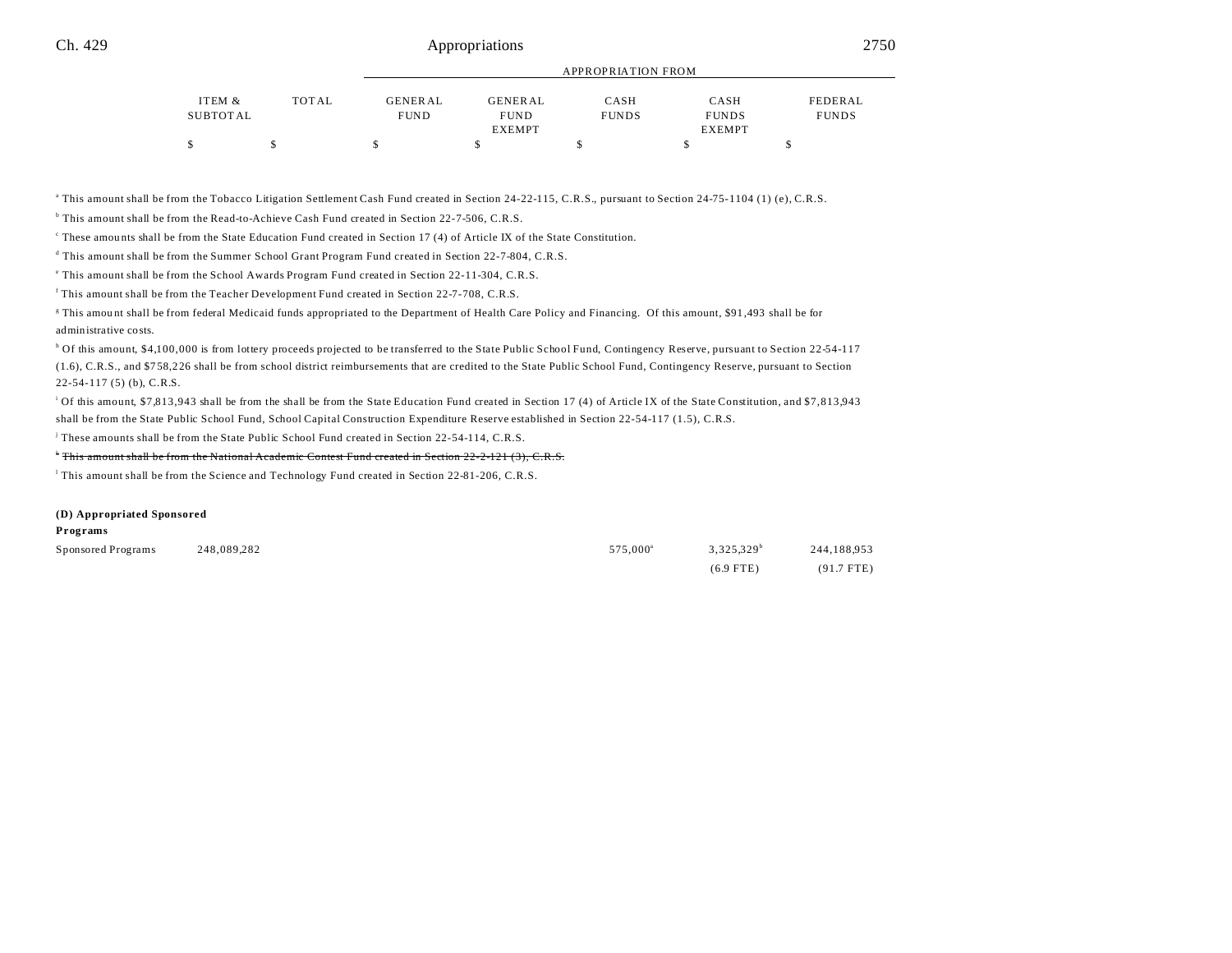<sup>a</sup> This amount shall be from fees and charges for work shops, conferences, training programs, and seminars.

<sup>b</sup> Of this amount, \$2,316,525(T) shall be from the Department of Human Services, \$808,282 shall be from various grants and donations, and \$200,522(T) shall be from the D epartment of Local Affairs.

## 3,091,663,018 3,118,865,543

| (3) LIBRARY PROGRAMS         |           |                                                                                                                                                                      |                          |      |
|------------------------------|-----------|----------------------------------------------------------------------------------------------------------------------------------------------------------------------|--------------------------|------|
| Regional Systems             | 2,565,038 | 565.038                                                                                                                                                              |                          |      |
|                              | 2,462,436 | 2,462,436                                                                                                                                                            |                          |      |
| <del>Colorado Resource</del> |           |                                                                                                                                                                      |                          |      |
| Center                       | 2,299,194 | 2,299,194                                                                                                                                                            |                          |      |
|                              |           | (Governor lined through this provision. See L. 2002, p. 3038. The affected subtotals, totals, and grand totals have been adjusted to reflect the Governor's action.) |                          |      |
| State Grants to              |           |                                                                                                                                                                      |                          |      |
| Publicly-Supported           |           |                                                                                                                                                                      |                          |      |
| Libraries Fund               | 2.000.000 | 2.000.000                                                                                                                                                            |                          |      |
|                              |           | (Governor lined through this provision. See L. 2002, p. 3039. The affected subtotals, totals, and grand totals have been adjusted to reflect the Governor's action.) |                          |      |
| State Grants to              |           |                                                                                                                                                                      |                          |      |
| Publicly-Supported           |           |                                                                                                                                                                      |                          |      |
| Libraries Program            | 2.000.000 |                                                                                                                                                                      | $2.000.000$ <sup>*</sup> |      |
|                              |           | (Governor lined through this provision. See L. 2002, p. 3039. The affected subtotals, totals, and grand totals have been adjusted to reflect the Governor's action.) |                          |      |
|                              |           |                                                                                                                                                                      | $(0.5$ FTE)              |      |
| Interlibrary Loan            | 170,091   | 170.091                                                                                                                                                              |                          |      |
|                              |           | (Governor lined through this provision. See L. 2002, p. 3039. The affected subtotals, totals, and grand totals have been adjusted to reflect the Governor's action.) |                          |      |
| Colorado Virtual             |           |                                                                                                                                                                      |                          |      |
| Library                      | 394.788   | 374.788                                                                                                                                                              | $20,000^{\circ}$         |      |
|                              |           |                                                                                                                                                                      |                          |      |
| Ch. 429                      |           | Appropriations                                                                                                                                                       |                          | 2751 |
|                              |           |                                                                                                                                                                      |                          |      |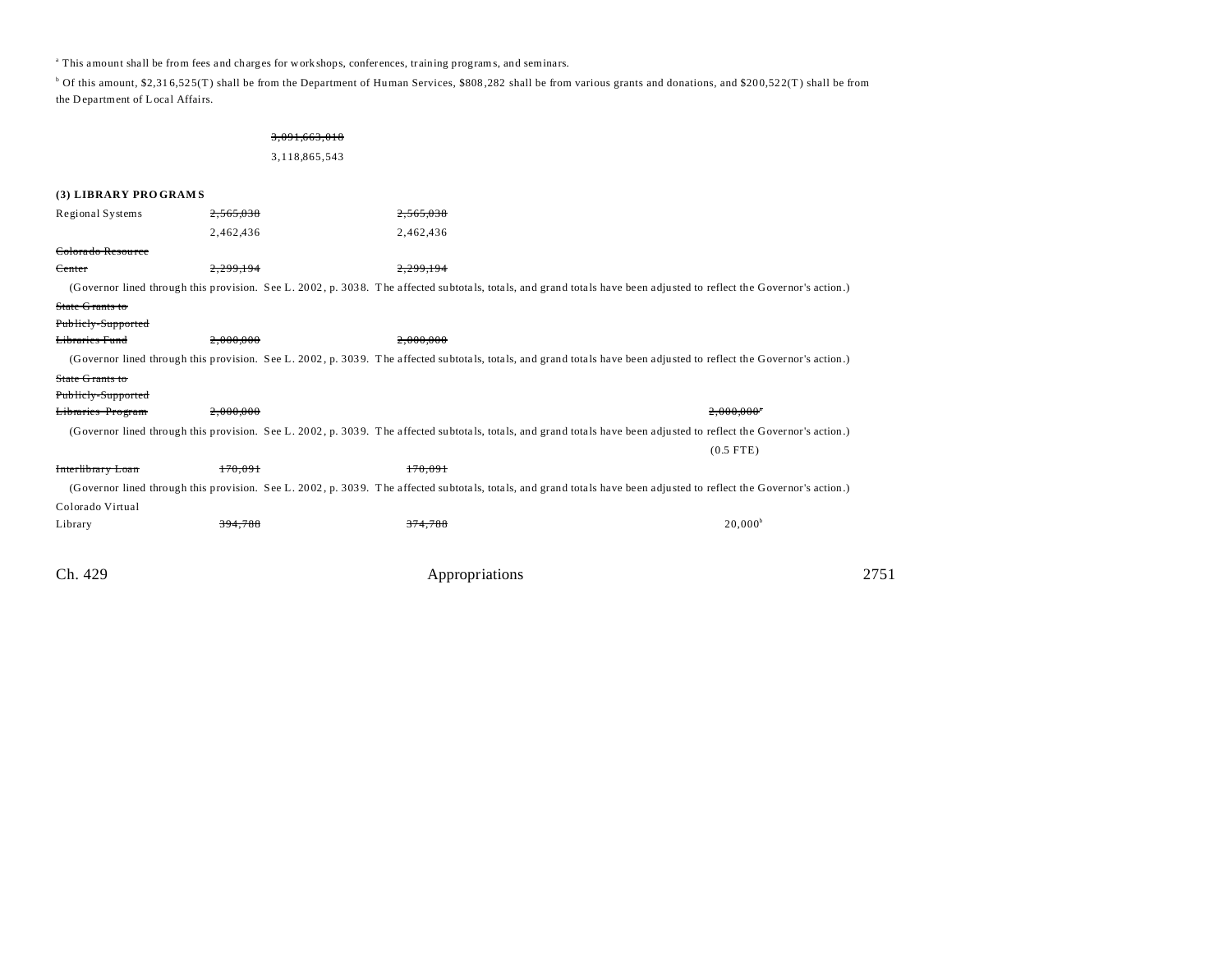# Ch. 429 Appropriations 2752

|                                                                |                    |           | APPROPRIATION FROM            |                                         |                      |                                       |                         |
|----------------------------------------------------------------|--------------------|-----------|-------------------------------|-----------------------------------------|----------------------|---------------------------------------|-------------------------|
|                                                                | ITEM &<br>SUBTOTAL | TOTAL     | <b>GENERAL</b><br><b>FUND</b> | GENERAL<br><b>FUND</b><br><b>EXEMPT</b> | CASH<br><b>FUNDS</b> | CASH<br><b>FUNDS</b><br><b>EXEMPT</b> | FEDERAL<br><b>FUNDS</b> |
|                                                                | \$                 | \$        | \$                            | \$                                      | \$                   | \$                                    | \$                      |
|                                                                | 379,796            |           | 359,796                       |                                         |                      |                                       |                         |
| Library Materials for<br>the Talking Book<br>Library and State |                    |           |                               |                                         |                      |                                       |                         |
| <b>Institutional Libraries</b>                                 | 101,899            |           | 101,899                       |                                         |                      |                                       |                         |
|                                                                | 97,823             |           | 97,823                        |                                         |                      |                                       |                         |
| Talking Book Library,<br>Maintenance and                       |                    |           |                               |                                         |                      |                                       |                         |
| Utilities Expenses                                             | 45,869             |           | 45,869                        |                                         |                      |                                       |                         |
|                                                                | 44,034             |           | 44,034                        |                                         |                      |                                       |                         |
| Reading Services for                                           |                    |           |                               |                                         |                      |                                       |                         |
| the Blind                                                      | 93,800             |           |                               |                                         |                      | $93,800^{\circ}$                      |                         |
|                                                                |                    | 3,201,394 |                               |                                         |                      |                                       |                         |
|                                                                |                    | 3,077,889 |                               |                                         |                      |                                       |                         |

a This amount shall be from the State Grants to Publicly-Supported Libraries Fund created in Section 24-90-407, C.R.S.

<sup>b</sup> This amount shall be from grants and donations.

This amount shall be from the Reading Services for the Blind Cash Fund created in Section 24-90-105.5, C.R.S.

## **(4) SCHOOL FOR THE DEAF AND THE BLIND**

**(A) School Operations** <sup>24</sup>

Personal Services 7,723,477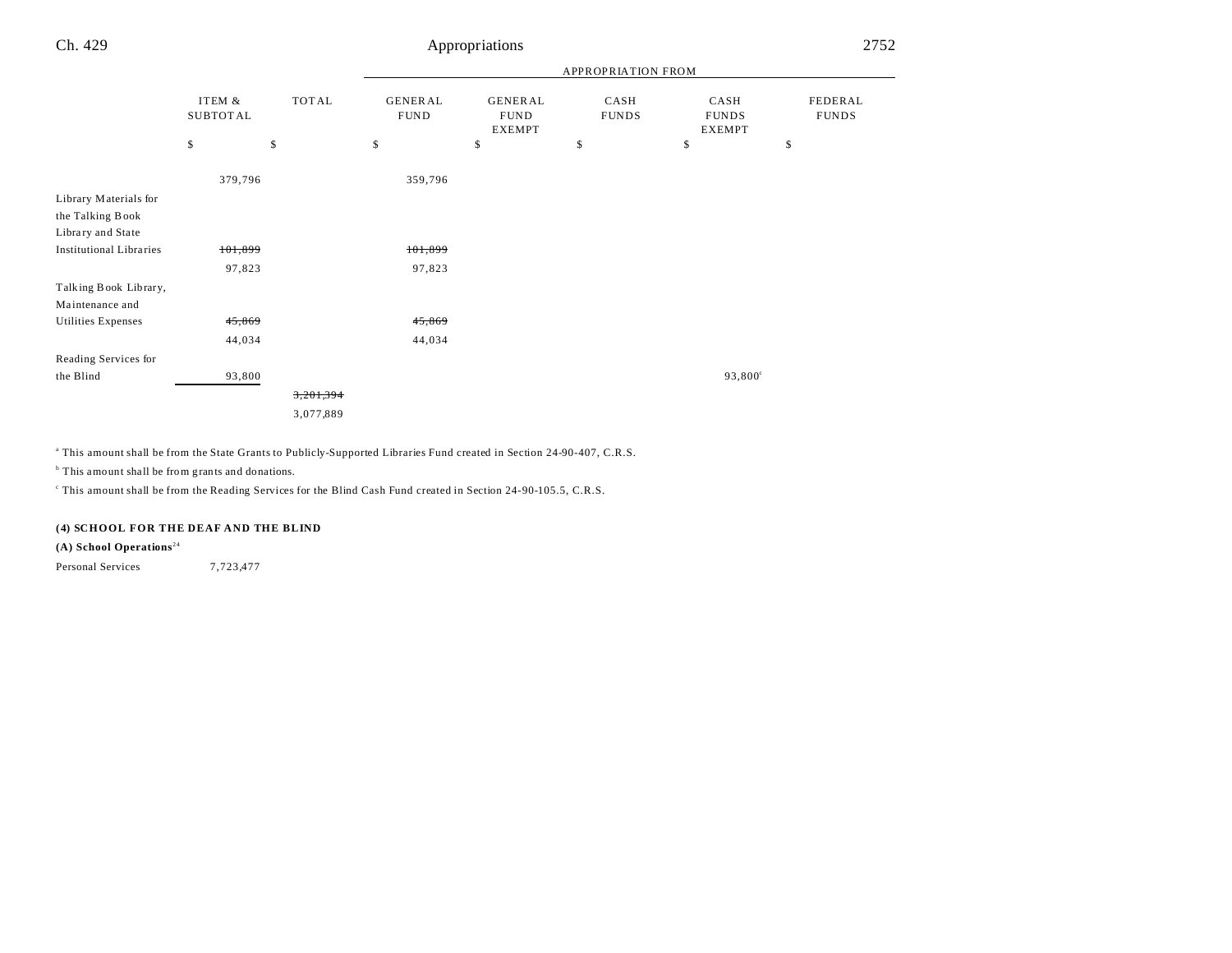|                           | (148.2 FTE) |           |                    |
|---------------------------|-------------|-----------|--------------------|
| <b>Operating Expenses</b> | 435,196     |           |                    |
| Utilities                 | 331,536     |           |                    |
|                           | 8,490,209   | 7,398,195 | $1,092,014(T)^{a}$ |

<sup>a</sup> Of this amount, \$1,032,014 shall be from the State Share of District's Total Program Funding and \$60,000 shall be from federal Child Nutrition Act funds appropriated in the Appropriated Sponsored Programs subsection.

| (B) Special Purpose   |             |
|-----------------------|-------------|
| Fees and Conferences  | 75,000      |
| Aides for Extended    |             |
| Diagnostic Enrollment | 82,500      |
|                       | $(2.8$ FTE) |
| Sum mer Olympics      |             |
| Housing               | 10,000      |
| Grants                | 1,100,000   |
|                       | $(9.1$ FTE) |
|                       | 1,267,500   |

<sup>a</sup> Of this amount, \$75,000 shall be from fees and charges for workshops and conferences and \$10,000 shall be from hou sing reimbursements.

<sup>b</sup> Of this amount, \$1,100,000(T) shall be from various federal funds transferred from the Appropriated Sponsored Programs subsection and \$82,500 shall be from federa l funds transferred from school districts.

9,757,709

### **TOTALS PART III**

| $(EDUCATION)^{5, 6}$ | <del>\$3,141,367,483</del> | <del>\$2,406,928,430</del> | \$13,098,032* | $$349.511.631$ <sup>*</sup> | \$371,829,390 |
|----------------------|----------------------------|----------------------------|---------------|-----------------------------|---------------|
| Ch. 429              |                            | Appropriations             |               |                             | 2753          |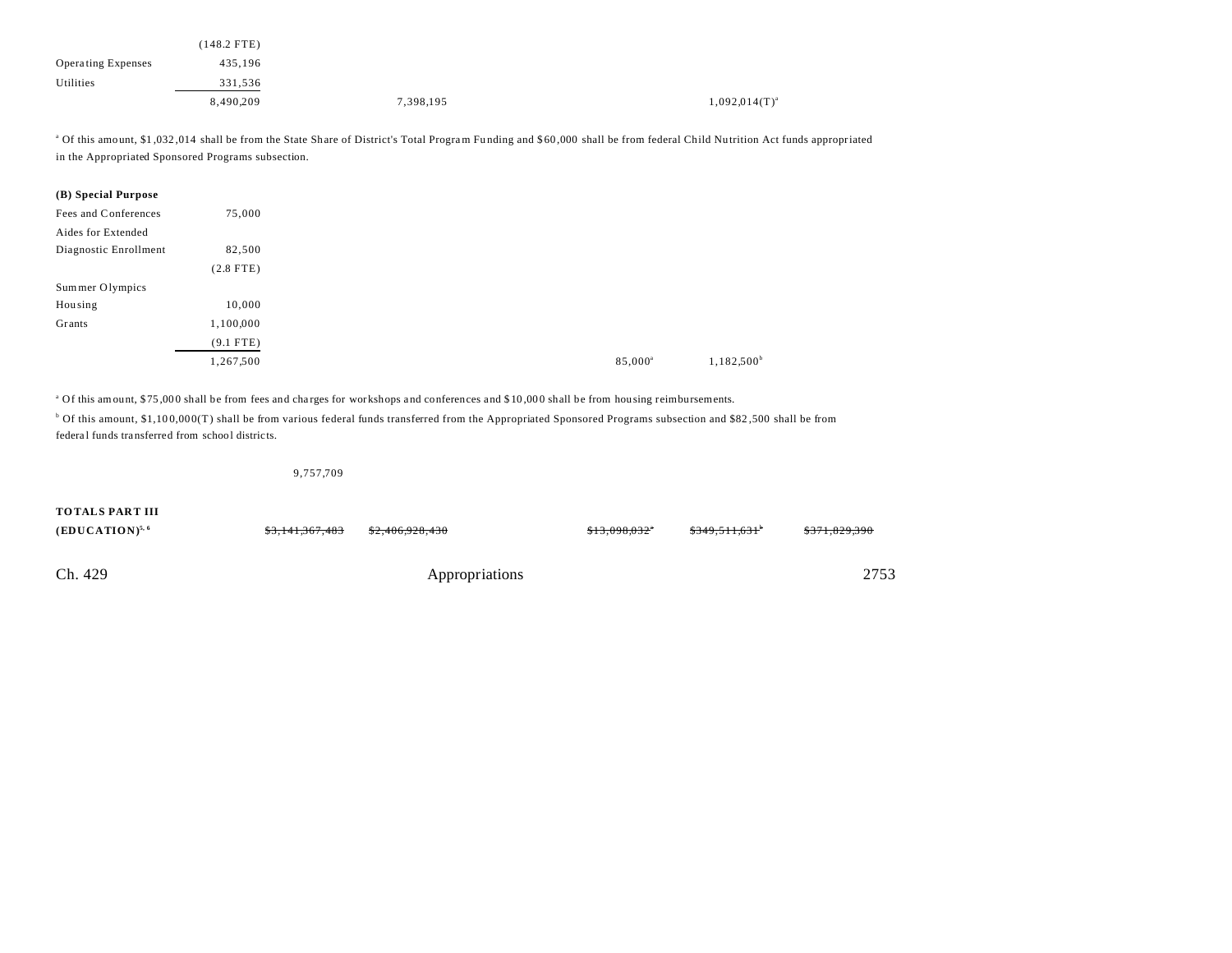|          | \$3,163,309,193 | \$2,399,164,904    |                | $$13,517,022$ <sup>a</sup> | $$378,645.917^b$ | \$371,981,350 |  |  |
|----------|-----------------|--------------------|----------------|----------------------------|------------------|---------------|--|--|
|          |                 |                    |                |                            |                  |               |  |  |
|          |                 |                    | <b>EXEMPT</b>  |                            | <b>EXEMPT</b>    |               |  |  |
| SUBTOTAL |                 | <b>FUND</b>        | <b>FUND</b>    | <b>FUNDS</b>               | <b>FUNDS</b>     | <b>FUNDS</b>  |  |  |
| ITEM &   | TOTAL           | GENERAL            | <b>GENERAL</b> | CASH                       | CASH             | FEDERAL       |  |  |
|          |                 |                    |                |                            |                  |               |  |  |
|          |                 | APPROPRIATION FROM |                |                            |                  |               |  |  |

a Of this amount, \$84 ,352 contains a (T) notation.

<sup>b</sup> Of this amount,  $\frac{1515}{112,473}$  \$15,126,763 contains a (T) notation, and \$155,250 contains an (L) notation.

**FOOTNOTES** -- The following statements are referenced to the numbered footnotes throughout section 2.

- 5 (Governor lined through this provision. See L. 2002, p. 3034.)
- 6 All Departments, Totals -- The General Assembly requests that copies of all reports requested in other footnotes contained in this act be delivered to the Joint Budget Committee and the majority and minority leadership in each house of the General Assembly. Each principal department of the state shall produce its rules in an electronic format that is suitable for public access through electronic means. Such rules in such format shall be submitted to the Office of Legislative Legal Services for publishing on the Internet. It is the intent of the General Assembly that this be done within existing resources.
- 18 Department of Education, Assistance to Public Schools, Public School Finance, State Share of Districts' Total Program Funding -- The minimum state aid for fiscal year 2002-03 is established at \$73.40 per student.
- 19 (Governor lined through this provision. See L. 2002, p. 3039.)
- 20 (Governor lined through this provision. See L. 2002, p. 3040.)
- 21 (Governor lined through this provision. See L. 2002, p. 3040.)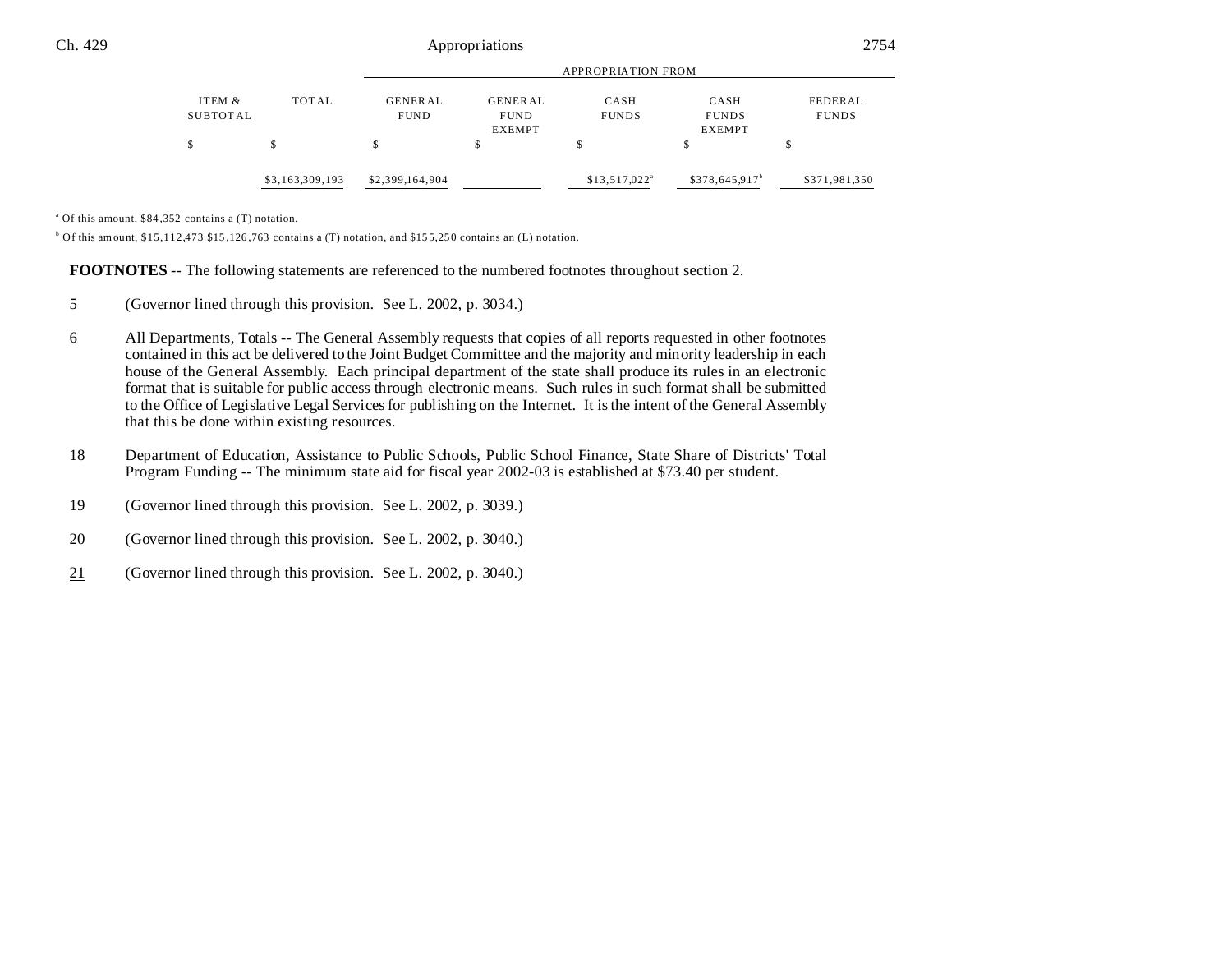- 22 Department of Education, Assistance to Public Schools, Grant Programs and Other Distributions, State Public School Fund, Contingency Reserve -- The Department is requested to notify the Joint Budget Committee whenever the State Board of Education approves a payment from the Contingency Reserve. Such notification should include the amount of the payment, the name of the district receiving funds, the proposed use of such funds, and the applicable circumstance listed in Section 22-54-117, C.R.S.
- 23 (Governor lined through this provision. See L. 2002, p. 3041.)
- 24 Department of Education, School for the Deaf and the Blind, School Operations -- This appropriation is based on an estimated enrollment of 232 students at the Colorado School for the Deaf and Blind. It is the intent of the General Assembly that enrollment at the school not significantly exceed 232 students. The Department is requested to report annually to the Joint Budget Committee on any variance from this enrollment count.

**SECTION 2.** Section 64 (1) of chapter 335, Session Laws of Colorado 2002, is repealed as follows:

Section 64. **Appropriation - adjustments to the 2002 long bill.** (1) In addition to any other appropriation, there is hereby appropriated, out of any moneys in the state education fund created in section 17 (4) of article IX of the state constitution not otherwise appropriated, to the department of education, for the fiscal year beginning July 1, 2002, the sum of two hundred twenty-nine thousand dollars (\$229,000), or so much thereof as may be necessary, for the implementation of section 22-7-603.7, Colorado Revised Statutes.

**SECTION 3.** Section 65 (4) of chapter 335, Session Laws of Colorado 2002, is amended to read:

Section 65. **Appropriation - adjustments to the 2002 long bill.** (4) (a) In addition to any other appropriation, there is hereby appropriated, to the department of education, for the fiscal year beginning July 1, 2002, the sum of twenty thousand dollars  $(20,000)$ , FOURTEEN THOUSAND SIX HUNDRED DOLLARS (\$14,600) or so much thereof as may be necessary, for the purpose of implementing section 22-2-122, Colorado Revised Statutes. Said sum shall be from the general fund.

(b) It is the intent of the general assembly that the general fund appropriation in paragraph (a) of this subsection (4) shall be derived from savings generated from the implementation of the provisions of House Bill 02-1226, as enacted during the Second